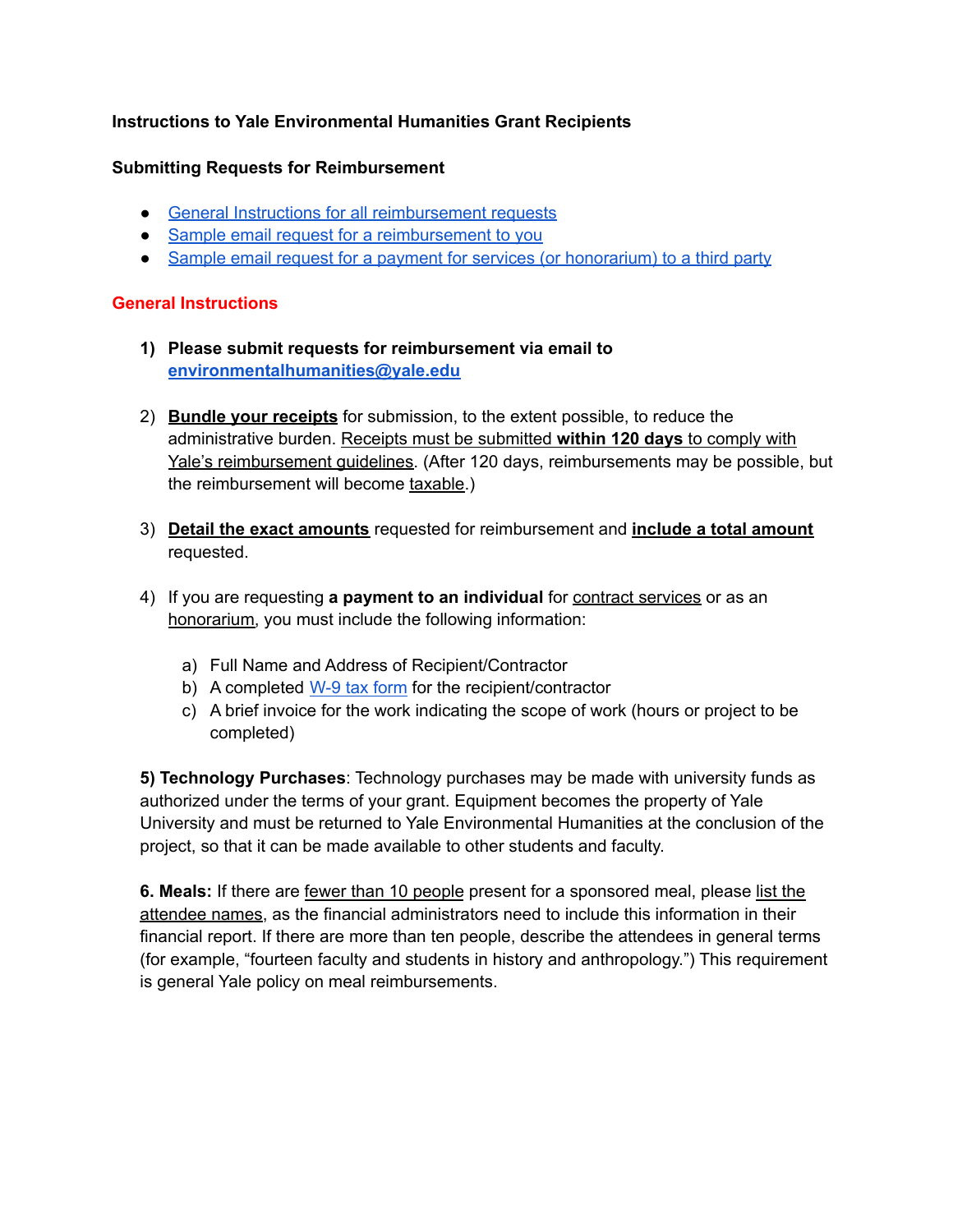<span id="page-1-0"></span>**Sample Email Request for Reimbursement to you** (you may cut and paste this email template).

# **SUBJECT LINE: Request for Reimbursement/Payment for YOUR NAME (Name of Recipient/Project)**

### **EMAIL BODY:**

Dear Yale Environmental Humanities:

I am writing to request reimbursement for expenses incurred as part of my public humanities grant project, INSERT\_NAME/DESCRIPTION\_OF\_GRANT\_PROJECT.

I have attached the relevant receipts, indicating specific amounts and method of payment.

The receipts include the following items:

Item 1: Name / Amount Item 2: Name / Amount Item 3: Name / Amount

The total reimbursement that I am requesting is: INSERT\_TOTAL\_DOLLAR\_AMOUNT

Please mail this reimbursement to:

YOUR NAME/NAME OF RECIPIENT RECIPIENT ADDRESS

Thank you very much!

YOUR NAME

<span id="page-1-1"></span>**Sample Email Request for Payment for Services or Honorarium** (you may cut and paste this email template).

**SUBJECT LINE: Request for Reimbursement/Payment for Services from YOUR NAME (Name of Recipient/Project)**

**EMAIL BODY:**

Dear Yale Environmental Humanities: